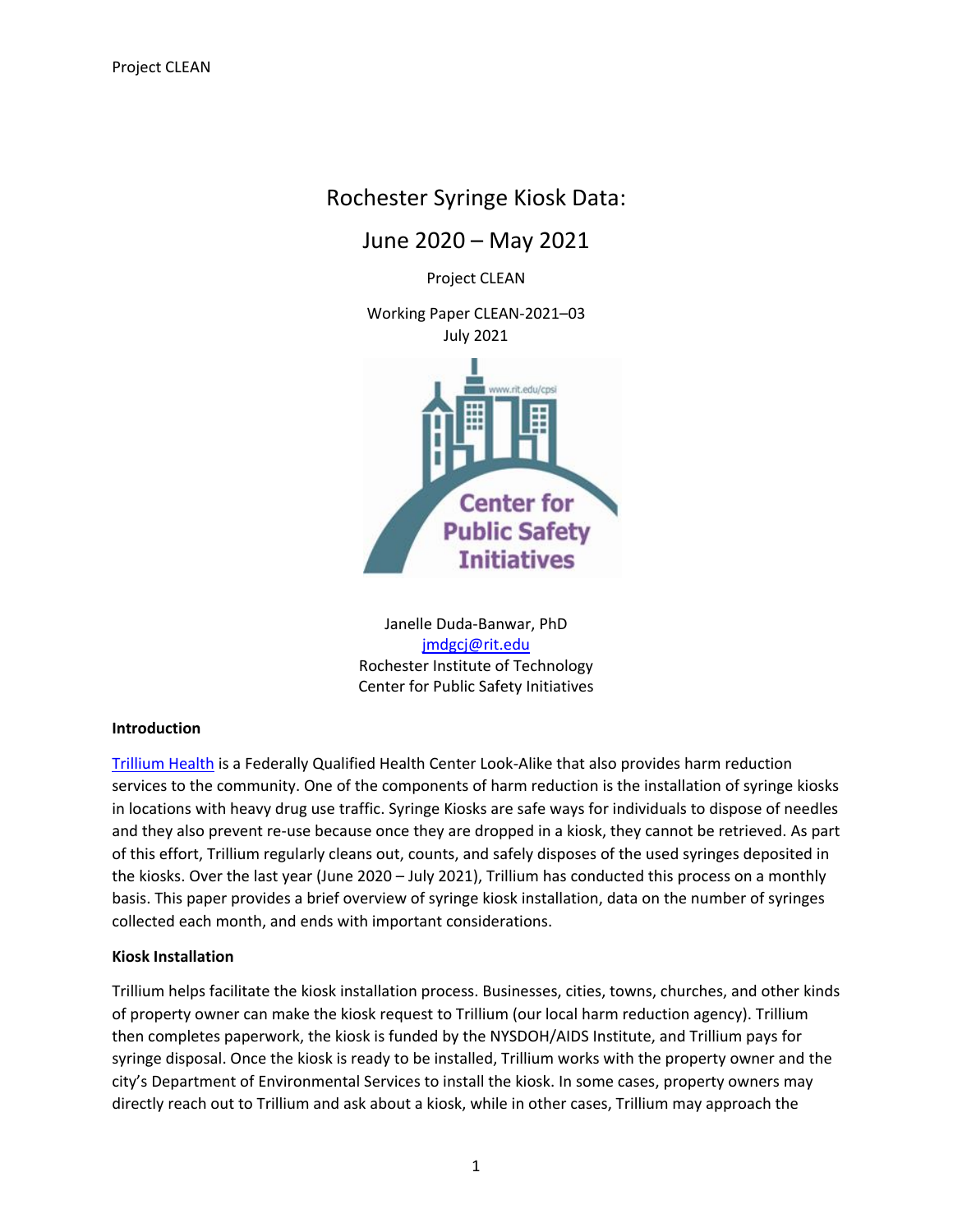property owner to offer a kiosk. This happens when it becomes clear that a particular location has become a hot spot for drug activity as evidenced by syringe litter in the proximity. It should be noted that no one is ever mandated to install a kiosk. This is at the owner's discretion.

In Rochester, the kiosks are relatively nondescript and look like the image below:



However, there are many different types of kiosks, such as:

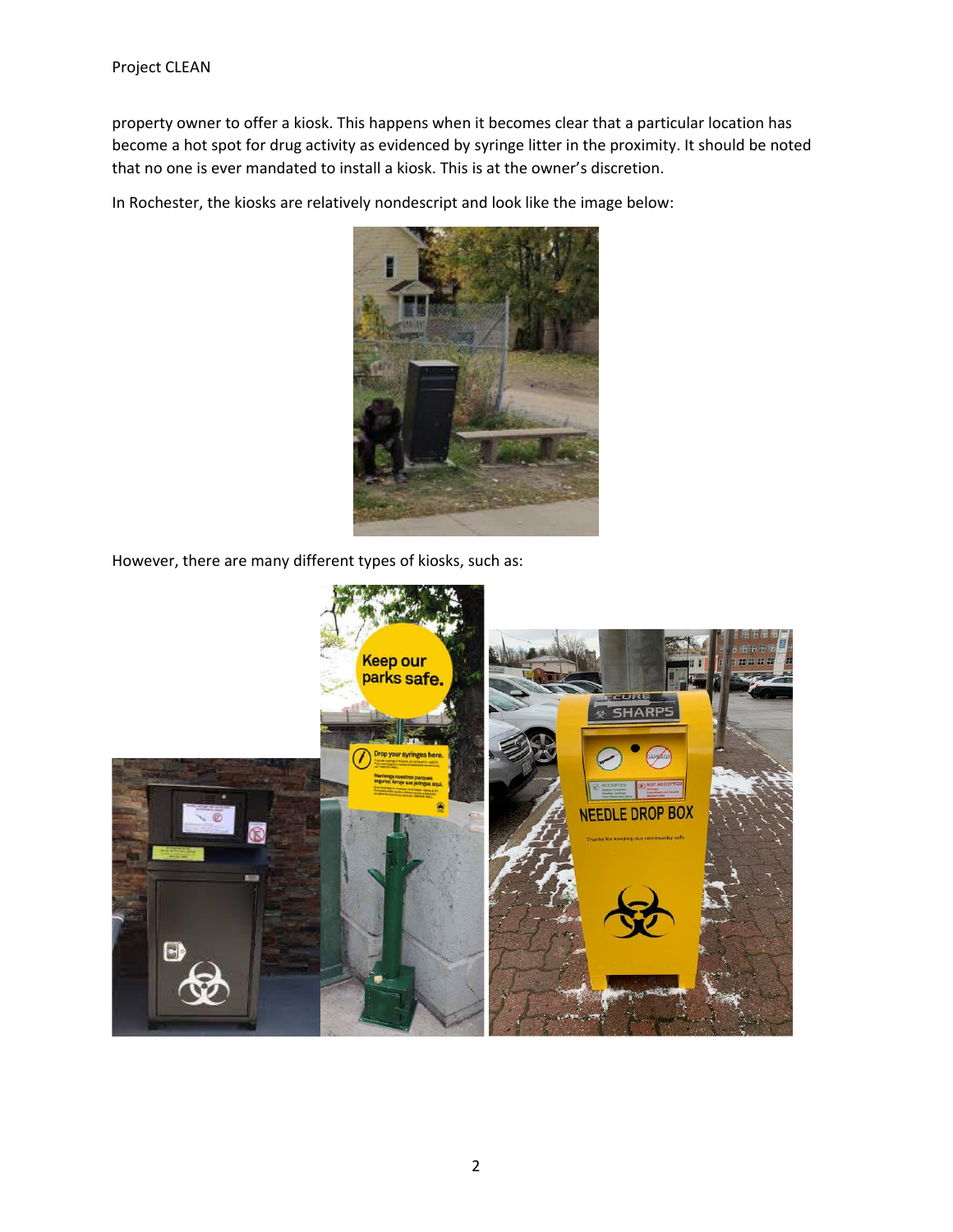### **Kiosk Locations**

The kiosk locations are listed in table 1 below. The kiosk names in *italicized font* indicate that the kiosk was not there for the entire 12 months (i.e., #2, #4, and #5).

Table 1. Syringe Kiosk Locations

| <b>Kiosk</b>                                                      | <b>Address</b>                |
|-------------------------------------------------------------------|-------------------------------|
| 1. Chester Check Cashing Kiosk                                    | 862/882 N. Clinton Ave, 14605 |
| 2. Trillium Health Harm Reduction Program Kiosk                   | 416 Central Ave, 14605        |
| 3. Advanced Auto Kiosk                                            | 1028 N. Clinton Ave, 14621    |
| 4. Hudson Liquor Kiosk                                            | 1374 Hudson Avenue, 14621     |
| 5. Trillium Health Harm Reduction Program Kiosk<br>*New Location* | 39 Delevan St, 14605          |
| 6. Loewke Park Kiosk                                              | 485 Lyell Ave, 14606          |
| 7. Trillium Health Kiosk                                          | 259 Monroe Ave, 14607         |
| Needle/Syringe Patrol (all routes)<br>8.                          | n/a                           |

The Hudson liquor kiosk went missing in the summer of 2020. Paperwork was submitted to replace it, but before a replacement arrived, it was decided by the property owner that they no longer wanted a syringe kiosk. Therefore, this kiosk never really existed during this time period and is not included in the findings discussed below. Trillium's harm reduction program was located on Central Ave for years, but in the spring of 2021, the program moved a few blocks to a new location on Delevan Street. The Central Ave kiosk was moved and installed at the Delevan location in April 2021. Trillium employs two Community Health Outreach & Engagement Specialists who conduct outreach and syringe pick-up in the community. The data gathered for Needle/Syringe Patrol reflects all the syringes the team picks up on their route, not syringes from an actual kiosk. For more information on Trillium's community response to syringe litter, please visit th[e C.A.R.E website.](http://carerochester.org/)

## **Findings**

Over these 12 months (June 2020 – May 2021), a total of 54,688 used syringes have been collected. The Chester Check Cashing kiosk collected the most syringes (15,786), but zero syringes have been collected at Chester's since December 2020 (see Chart 1 below). The syringe patrol funded by Trillium that was initiated last summer collected the second highest number of syringes at 13,701. This is the only site that collected syringes every single month over this time period. The Advanced Auto Parts kiosk inconsistently had syringes deposited, with five months of zero syringes reported, while other months had more than 1,000 syringes. The Loewke Park kiosk has not resulted in any syringes collected over this time period.

Table 2 provides the actual counts for each location. The syringe pick-up data indicate that there was a large drop-off in November, followed by lows in December, January, and February 2021. The data also reveal that the Chester's location resulted in more than 1,000 needles collected almost every month between June and November, but then zero syringes collected December through May 2021.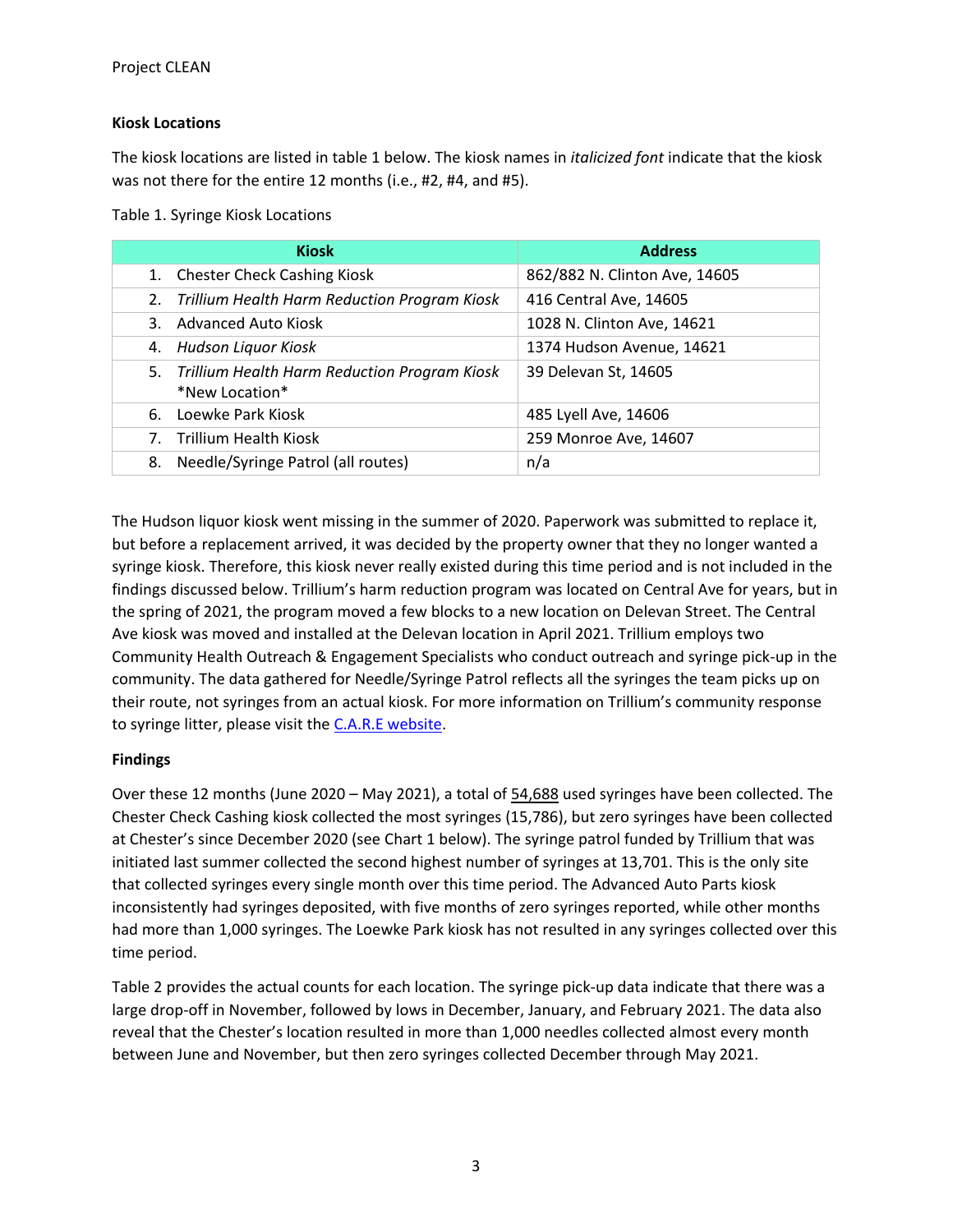

Chart 1. *Rochester Syringe Kiosk Tracking*

|  |  |  | Table 2. Kiosk Syringe Collection |
|--|--|--|-----------------------------------|
|--|--|--|-----------------------------------|

| <b>Kiosk</b> | June  | July     | Aug   | Sep   | Oct   | <b>Nov</b> | <b>Dec</b> | Jan  | Feb                      | Mar         | Apr   | May                      | <b>Total</b> |
|--------------|-------|----------|-------|-------|-------|------------|------------|------|--------------------------|-------------|-------|--------------------------|--------------|
|              | 20    | 20       | 20    | 20    | 20    | 20         | 20         | 21   | 21                       | 21          | 21    | 21                       |              |
| Chester's    | 3,345 | 2,755    | 3,886 | 3,741 | 899   | 1,160      | 0          | 0    | 0                        | $\Omega$    | 0     | 0                        | 15,786       |
| Trillium     | 2,610 | 899      | 812   | 0     | 3,103 | 841        | 0          | 1421 | $\mathbf{0}$             | $\mathbf 0$ |       | $\overline{\phantom{0}}$ | 9,686        |
| (Central)    |       |          |       |       |       |            |            |      |                          |             |       |                          |              |
| Advanced     | 145   | $\Omega$ | 0     | 1,653 | 0     | 1,247      | 0          | 0    | 609                      | 1,827       | 3,161 | 1,073                    |              |
| Auto         |       |          |       |       |       |            |            |      |                          |             |       |                          | 9,715        |
| Loewke       | 0     | 0        | 0     | 0     | 0     | $\Omega$   | $\Omega$   | 0    | $\mathbf{0}$             | 0           | 0     | 0                        | $\mathbf 0$  |
| Park         |       |          |       |       |       |            |            |      |                          |             |       |                          |              |
| Trillium     |       |          |       |       |       |            |            |      | $\overline{\phantom{0}}$ | -           | 696   | 0                        | 696          |
| (Delevan)    |       |          |       |       |       |            |            |      |                          |             |       |                          |              |
| Trillium     | 0     | 1,595    | 0     | 0     | 2,639 | $\Omega$   | $\Omega$   | 0    | 0                        | 870         | 0     | 0                        |              |
| (Monroe)     |       |          |       |       |       |            |            |      |                          |             |       |                          | 5,104        |
| Syringe      | 411   | 1,340    | 1,868 | 2,215 | 1,056 | 1,148      | 1,105      | 715  | 74                       | 2,601       | 473   | 695                      |              |
| Patrol       |       |          |       |       |       |            |            |      |                          |             |       |                          | 13,701       |